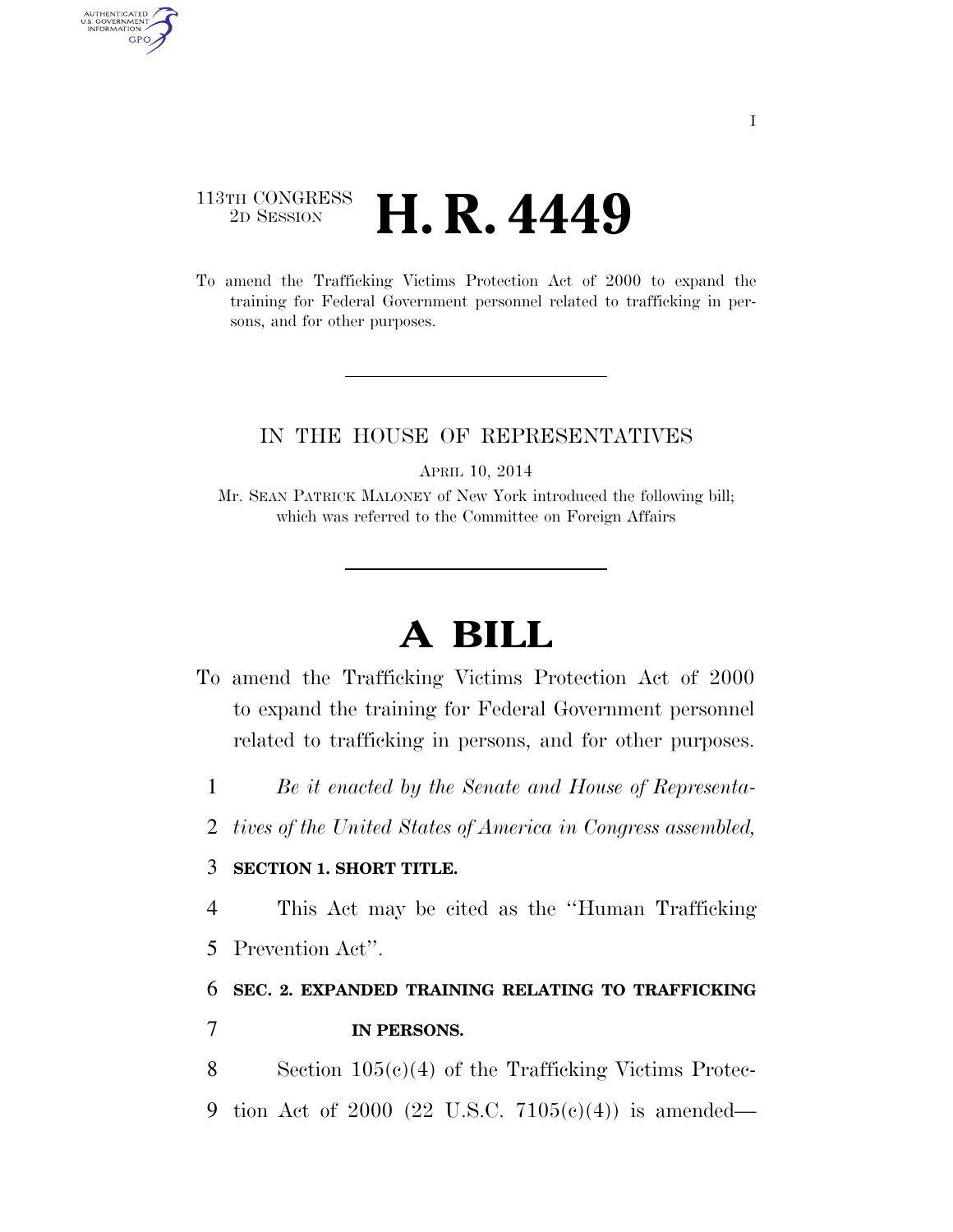| $\mathbf{1}$   | $(1)$ by inserting ", including members of the                  |
|----------------|-----------------------------------------------------------------|
| $\overline{2}$ | Service (as such term is defined in section 103 of              |
| 3              | the Foreign Service Act of 1980 $(22 \text{ U.S.C. } 3903))$ "  |
| $\overline{4}$ | after "Department of State"; and                                |
| 5              | $(2)$ by adding at the end the following: "Train-               |
| 6              | ing under this paragraph shall include, at a min-               |
| $\tau$         | imum, the following:                                            |
| 8              | "(A) A distance learning course on traf-                        |
| 9              | ficking-in-persons issues and the Department of                 |
| 10             | State's obligations under this Act, targeted for                |
| 11             | embassy reporting officers, regional bureaus'                   |
| 12             | trafficking-in-persons coordinators, and their                  |
| 13             | superiors.                                                      |
| 14             | "(B) Specific trafficking-in-persons brief-                     |
| 15             | ings for all ambassadors and deputy chiefs of                   |
| 16             | mission before such individuals depart for their                |
| 17             | posts.                                                          |
| 18             | $\lq\lq$ <sup>"</sup> (C) At least annual reminders to all such |
| 19             | personnel, including appropriate personnel from                 |
| 20             | other Federal departments and agencies, at                      |
| 21             | each diplomatic or consular post of the Depart-                 |
| 22             | ment of State located outside the United States                 |
| 23             | of key problems, threats, methods, and warning                  |
| 24             | signs of trafficking in persons specific to the                 |
| 25             | country or jurisdiction in which each such post                 |